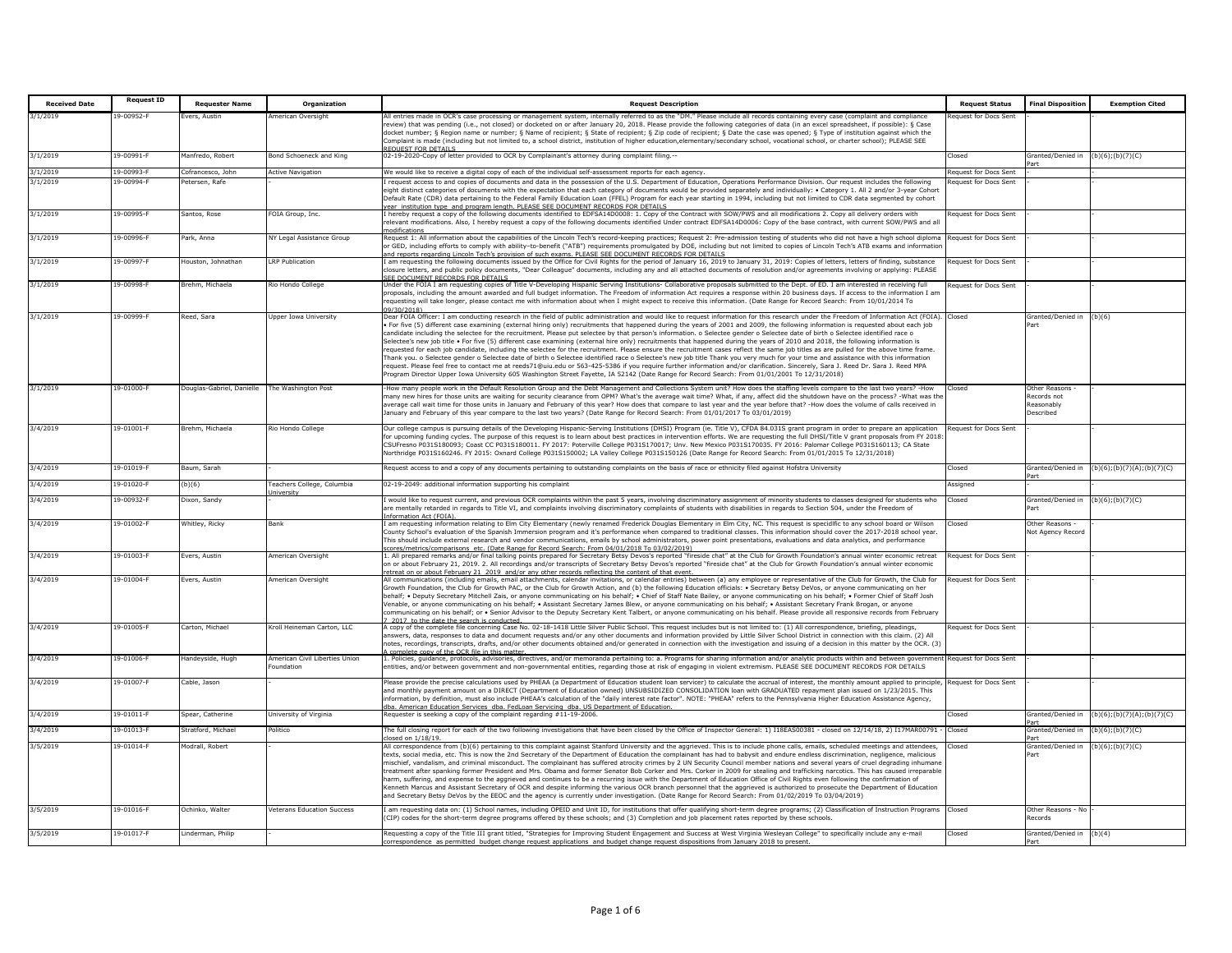| <b>Received Date</b> | <b>Request ID</b>            | <b>Requester Name</b>                                                                                                                                                                                                                                                     | Organization                                                   | <b>Request Description</b>                                                                                                                                                                                                                                                                                                                                                                                                                                                                                                                                                                                                                                                                                                                                                                                                                                                                                                                                                                                                                                                     | <b>Request Status</b>                   | <b>Final Disposition</b>                                                  | <b>Exemption Cited</b>    |
|----------------------|------------------------------|---------------------------------------------------------------------------------------------------------------------------------------------------------------------------------------------------------------------------------------------------------------------------|----------------------------------------------------------------|--------------------------------------------------------------------------------------------------------------------------------------------------------------------------------------------------------------------------------------------------------------------------------------------------------------------------------------------------------------------------------------------------------------------------------------------------------------------------------------------------------------------------------------------------------------------------------------------------------------------------------------------------------------------------------------------------------------------------------------------------------------------------------------------------------------------------------------------------------------------------------------------------------------------------------------------------------------------------------------------------------------------------------------------------------------------------------|-----------------------------------------|---------------------------------------------------------------------------|---------------------------|
| /5/2019              | 19-01018-F                   | arlow, Douglas                                                                                                                                                                                                                                                            |                                                                | nformation regarding the Pennsylvania State University Campus Crime Final Program Review Determination, specifically: 1) Any police reports, documents, interviews, notes,                                                                                                                                                                                                                                                                                                                                                                                                                                                                                                                                                                                                                                                                                                                                                                                                                                                                                                     | equest for Docs Sent                    |                                                                           |                           |
|                      |                              |                                                                                                                                                                                                                                                                           |                                                                | notice(s) against trespass" or other information in regard to the "influential member of the community that exhibited behaviors consistent with those of a child predator in a lenient<br>manner" as described in footnote 22 of the report (page 34). 2) Any documents/notes/interviews analyzed by the Department regarding the May 1998 investigation of Jerry<br>Sandusky used to support the statements on page 17 that indicated that "some elements of the investigation were problematic" and suggested a lack of investigative strategy and                                                                                                                                                                                                                                                                                                                                                                                                                                                                                                                           |                                         |                                                                           |                           |
| 3/5/2019             | 19-01021-F                   | Modrall, Robert                                                                                                                                                                                                                                                           |                                                                | As you can see absolutely nothing was provided because all of the Department of Education employees involved irresponsible misbehaving children who were caught in the act of<br>mmitting substantial criminal misconduct. Specifically and most pertinently in this particular instance is the ongoing Deprivation of Rights Under Color of Law 18 USC 242 which is<br>riminal offense. This matter is being referred to the House Committee on Oversight and Government Reform, Government Accountability Office, EEOC investigator, DoED Inspector<br>Seneral, the Office of the Special Counsel, and Inter American Commission on Human Rights. (Date Range for Record Search: From 04/04/2016 To 03/05/2019)                                                                                                                                                                                                                                                                                                                                                              | Closed                                  | Other Reasons<br>Records not<br>Reasonably<br>Described                   |                           |
| 3/6/2019             | 19-01055-                    | Javis, Kimberly                                                                                                                                                                                                                                                           | UDall/Shumway                                                  | copy of the Complaint submitted, pursuant to Section 111 of the Case Processing Manual. (OCR Case 08-19-1176)                                                                                                                                                                                                                                                                                                                                                                                                                                                                                                                                                                                                                                                                                                                                                                                                                                                                                                                                                                  | Closed                                  | Granted/Denied in                                                         | $(b)(6)$ ; (b)(7)(C)      |
| 3/6/2019             | 19-01044-1                   | rotos, Amy                                                                                                                                                                                                                                                                |                                                                | would like to formally ask for a copy of any Title IX investigations reported by Madison City Schools, Madison, Alabama, related to sexual harassment, sexual assault, or sexual<br>iolence. If possible I would like the records from 2012 to the present                                                                                                                                                                                                                                                                                                                                                                                                                                                                                                                                                                                                                                                                                                                                                                                                                     | losed                                   | Part<br>Granted/Denied in<br>Part                                         | b)(6);(b)(7)(A);(b)(7)(C) |
| 3/6/2019             | 19-01057-1                   | alazar, Jessica                                                                                                                                                                                                                                                           | Office of the Attorney General                                 | copy of (b)(6) complaint. (OCR cases 08-18-2337 and 09-19-2004)                                                                                                                                                                                                                                                                                                                                                                                                                                                                                                                                                                                                                                                                                                                                                                                                                                                                                                                                                                                                                | losed                                   | Granted/Denied in<br>Part                                                 | $b)(6)$ ;(b)(7)(C)        |
| 3/6/2019             | 19-01022-F                   | once, Maria                                                                                                                                                                                                                                                               |                                                                | All letters issued to Perth Amboy (NJ) School District between March 1, 2015 and March 1, 2019, pursuant to Section 111 of the Case Processing Manual, and where applicable, the<br>corresponding letter reflecting the investigative findings and determination pursuant to Section 303 of the CPM. (Date Range for Record Search: From 03/01/2015 To 03/01/2019)                                                                                                                                                                                                                                                                                                                                                                                                                                                                                                                                                                                                                                                                                                             | Closed                                  | Other Reasons - No<br>Records                                             |                           |
| 3/6/2019             | 19-01023-F                   | Ponce, Maria                                                                                                                                                                                                                                                              |                                                                | All letters issued to elementary and secondary schools in New Jersey, between January 1, 2016 and March 1, 2019, in which there was an allegation of Title VI involving<br>mmunication with Limited English Proficient parents. (Date Range for Record Search: From 01/06/2016 To 03/01/2019)                                                                                                                                                                                                                                                                                                                                                                                                                                                                                                                                                                                                                                                                                                                                                                                  | Closed                                  | Other Reasons - No<br>ecords                                              |                           |
| 3/6/2019             | 19-01024-                    | Mayfield, Adrienne                                                                                                                                                                                                                                                        |                                                                | am requesting all public documents related to an open investigation into the College of William and Mary in Williamsburg, Va. The investigation is being done by the U.S. DoE Office<br>f Civil Rights. It was opened on 8/6/18. The types of discrimination listed are: Title IX - Retaliation Title IX - Sexual Violence I am also requesting all public documents related to an<br>open investigation into Hampton City Public Schools in Hampton, Va. The investigation is being done by the U.S. DoE Office of Civil Rights. It was opened on 12/13/18. The type of<br>scrimination being investigated is: Title IX - Sexual Harassment                                                                                                                                                                                                                                                                                                                                                                                                                                   | equest for Docs Sent                    |                                                                           |                           |
| 3/6/2019             | 19-01025-                    | ewis, Tamara                                                                                                                                                                                                                                                              | <b>National Center for Youth Law</b>                           | request a list of all responses to correspondence from members of Congress (except those coded FSA-2) between March 1, 2018 and March 1, 2019.                                                                                                                                                                                                                                                                                                                                                                                                                                                                                                                                                                                                                                                                                                                                                                                                                                                                                                                                 | Documents Added to<br><b>Review Log</b> |                                                                           |                           |
| 3/6/2019             | $19 - 01026 -$               | ewis, Tamara                                                                                                                                                                                                                                                              | <b>Vational Center for Youth Law</b>                           | request: 1. A list of all responses to correspondence signed or sent by the Assistant Secretary for Civil Rights, his predecessor, his immediate reports, or any member of the<br>rogram Legal Group. The time for this search is between March 1, 2018 and March 1, 2019; 2. A list of all correspondence assigned to the Assistant Secretary for Civil Rights, his<br>or the contract of the Program Legal Group that was open as of March 1 2019.<br>In request a list of all responses to correspondence signed by the Secretary between March 1, 2019. The quest a list of all responses to correspo                                                                                                                                                                                                                                                                                                                                                                                                                                                                      | Oocuments Added to<br>Review Loa        |                                                                           |                           |
| 3/6/2019<br>/6/2019  | 19-01027-F<br>19-01028-      | Lewis, Tamara<br>ewis, Tamara                                                                                                                                                                                                                                             | National Center for Youth Law<br>National Center for Youth Law | request that a copy of the following records (or records containing the following information) be provided to me: A spreadsheet listing all FOIA requests received by the Department                                                                                                                                                                                                                                                                                                                                                                                                                                                                                                                                                                                                                                                                                                                                                                                                                                                                                           | Request for Docs Sent<br>Closed         | Granted/Denied in                                                         | (b)(6)                    |
|                      |                              |                                                                                                                                                                                                                                                                           |                                                                | ince January 19, 2017 through the date of search (including those currently open or closed). The spreadsheet should contain the FOIA number of the request, name and<br>rganization of requestor, request description, date request received, the status of the request, and the date the request was fulfilled (if any), and the final disposition.                                                                                                                                                                                                                                                                                                                                                                                                                                                                                                                                                                                                                                                                                                                           |                                         | Part                                                                      |                           |
| 3/6/2019             | 19-01029-                    | Jacoby, Kenny                                                                                                                                                                                                                                                             |                                                                | am requesting the annual reports summarizing OCR's policy and enforcement activities for years 2017 and 2018.                                                                                                                                                                                                                                                                                                                                                                                                                                                                                                                                                                                                                                                                                                                                                                                                                                                                                                                                                                  | Closed                                  | Other Reasons - No<br>Records                                             |                           |
| 3/6/2019             | 19-01030-                    | hujwala, Shehnaz                                                                                                                                                                                                                                                          | <b>Boucher LLP</b>                                             | We hereby request that the U.S. Department of Education provide copies of the following records relating to Case Number 09-16-2079: 1. Any and all documents relating to the<br>nvestigation by the Office for Civil Rights ("OCR") of any and all allegations of Title IX violations relating to Case Number 09-16-2079. 2. The entire file maintained for Case Number<br>16-2079 PLEASE SEE DOCUMENT RECORDS FOR DETAILS                                                                                                                                                                                                                                                                                                                                                                                                                                                                                                                                                                                                                                                     | losed:                                  | Granted/Denied in<br>art                                                  | (b)(5); (b)(6); (b)(7)(C) |
| 3/6/2019             | 19-01031-F                   | louston, Johnathan                                                                                                                                                                                                                                                        | <b>LRP Publication</b>                                         | am requesting the following documents issued by the Office of State Support and Office of Formula Grants for the period of February 1, 2019 through February 28, 2019. This FOIA Request for Docs Sent<br>equest is being made as the Office of State Support, on Oct. 2, 2017, informed LRP by email that it would no longer support viewing Title I correspondence through an in-person<br>eeting at its offices                                                                                                                                                                                                                                                                                                                                                                                                                                                                                                                                                                                                                                                             |                                         |                                                                           |                           |
| 3/6/2019             | 19-01032-F                   | Eubank, Bethany                                                                                                                                                                                                                                                           | <b>Iymouth State University</b>                                | Please send me all the data and information for the passing rates on standardized testing from New Hampshire and Indiana schools from 2000-2019.                                                                                                                                                                                                                                                                                                                                                                                                                                                                                                                                                                                                                                                                                                                                                                                                                                                                                                                               | Closed                                  | Other Reasons -<br>Not Agency Recor                                       |                           |
| /6/2019              | 19-01033-F                   | lussell, Rachel                                                                                                                                                                                                                                                           |                                                                | 02-18-2333: Requesting all emails and audio recordings that were sent to your office by Brooklyn Law School, and any other electronically available information sent by Brooklyn Law<br>chool over the past 6 months.                                                                                                                                                                                                                                                                                                                                                                                                                                                                                                                                                                                                                                                                                                                                                                                                                                                          | Assigned                                |                                                                           |                           |
| 3/6/2019             | $19 - 01034 -$               | h'(s)                                                                                                                                                                                                                                                                     |                                                                | did not receive a tax offset notice for my federal tax return. A significant amount was offset from my federal and state taxes. I wish to appeal this tax offset. My reasons are this<br>nformation is inaccurate and I have strong reason to believe that this is a clerical error of some sort. (Date Range for Record Search: From 03/05/2019 To 03/06/2019)                                                                                                                                                                                                                                                                                                                                                                                                                                                                                                                                                                                                                                                                                                                | Closed                                  | Other Reasons -<br>Not Agency Record                                      |                           |
| 3/7/2019             | 19-01035-F                   | Adams, Tara                                                                                                                                                                                                                                                               | <b>Academic Analytics</b>                                      | Hello, I am writing to initiate a FOIA request for a file (spreadsheet if possible) that contains grants awarded during FY2018 with a recipient type of "Private higher education" or<br>'State controlled institution of higher education" with the following fields. Requested Fields: Name of the Principal Investigator, Federal Award ID, Title, Funding Amount, Obligation<br>Date, and the Start and End Dates for FY-2018 grants. For your reference the same request was made and completed last year for FY2017 grants and was assigned 18-01044-F.<br>These fields are all available at usaspending gov except for the Principal Investigators name which is the primary reason for this request. Thank you for your consideration of this<br>uest (Date Range for Record Search From 01/01/2018 To 12/31/2018)                                                                                                                                                                                                                                                     | Closed                                  | Granted/Denied in<br>Part                                                 | (b)(6)                    |
| 3/7/2019             | 19-01036-<br>19-01037-       | Geli, Alexander                                                                                                                                                                                                                                                           |                                                                | Any and all letters informing Champ's Barber School that it has been placed on Heightened Cash Monitoring 2.                                                                                                                                                                                                                                                                                                                                                                                                                                                                                                                                                                                                                                                                                                                                                                                                                                                                                                                                                                   | Documents Added                         |                                                                           | (b)(6)                    |
| 3/7/2019             |                              | ackman, Michelle                                                                                                                                                                                                                                                          | The Wall Street Journal                                        | request the following records (or records containing the following information): Any emails, internal memos or calendar entries sent or received by Kenneth Marcus, Assistant<br>cretary of the Office for Civil Rights containing the words "BDS" "Israel" "SJP" "Palestine" or "boycott."                                                                                                                                                                                                                                                                                                                                                                                                                                                                                                                                                                                                                                                                                                                                                                                    | <b>Request for Docs Sent</b>            |                                                                           |                           |
| 3/7/2019             | 19-01038-                    | erdomo, Rebecca                                                                                                                                                                                                                                                           | University of Georgia                                          | would like a list of all schools (Hispanic Serving Institutions) that applied for Title-V Part B (under the Higher Education Act) funding, how much money the institution requested,<br>and what the decision regarding that funding was between 2008 and 2018. Please include the city and state where the institutions are located as well. Amended: Please add in that<br>he corresponding IPEDS Unit ID numbers are included with the list of Institutions.                                                                                                                                                                                                                                                                                                                                                                                                                                                                                                                                                                                                                | equest for Docs Sent                    |                                                                           |                           |
| /7/2019<br>3/7/2019  | 19-01039-F<br>$19 - 01041 -$ | ubank, Bethany<br>eherman, Mark                                                                                                                                                                                                                                           | Plymouth State University<br>nside Higher Ed                   | Please send me all the data and information for college enrollment rates for both the female and male population from 1980-2019.<br>request that a copy of the following documents be provided to me: . correspondences between department officials, including but not limited to the assistant secretary of                                                                                                                                                                                                                                                                                                                                                                                                                                                                                                                                                                                                                                                                                                                                                                  | Closed<br>quest for Docs Sent           | Granted in Full                                                           |                           |
|                      |                              |                                                                                                                                                                                                                                                                           |                                                                | lementary and secondary education and the principal deputy under secretary for postsecondary education, regarding the \$5 million appropriation (a.k.a. "Open Textbooks Pilot") for<br>pen educational resources in the FY2019 federal budget. Relevant correspondence took place from Jan. 1 2019 to present                                                                                                                                                                                                                                                                                                                                                                                                                                                                                                                                                                                                                                                                                                                                                                  |                                         |                                                                           |                           |
| 3/7/2019             | 19-01043-1                   | <orte, gregory<="" td=""><td><b>USA Today</b></td><td>iny database, index, docket or statistical summary of Selective Service student loan eligibility appeals under 34 CFR § 668.37(f)</td><td>losed</td><td>Other Reasons - No<br/><b>Records</b></td><td></td></orte,> | <b>USA Today</b>                                               | iny database, index, docket or statistical summary of Selective Service student loan eligibility appeals under 34 CFR § 668.37(f)                                                                                                                                                                                                                                                                                                                                                                                                                                                                                                                                                                                                                                                                                                                                                                                                                                                                                                                                              | losed                                   | Other Reasons - No<br><b>Records</b>                                      |                           |
| 3/8/2019             | 19-01056-F                   | Gorvcki, Kara                                                                                                                                                                                                                                                             | <b>Nesenoff and Mitenberg</b>                                  | OCUMENTS REQUESTED 1. Documents memorializing OCR's decision to commence the CU Boulder Investigation. 2. Documents concerning changes that CU Boulder made to its<br>oolicies and procedures for handling reports of sexual misconduct in response to the CU Boulder Investigation. 3. Documents and communications memorializing meetings that OCR<br>bersonnel held at CU Boulder, 4, Documents and communications memorializing interviews that OCR officials conducted with CU Boulder students, student organizations, focus<br>roups, and/or employees during the CU Boulder Investigation. 5. Documents between OCR and the complainant concerning the settlement of her case with CU Boulder and the<br>ithdrawal of her complaint. 6. Documents concerning OCR's finding with respect to whether CU Boulder violated Title IX with respect to the May 2013 complaint. 7. Documents<br>oncerning OCR's decision to conclude the CU Boulder Investigation. 8. Documents concerning the CU Boulder Investigation that would typically be produced in response to a FOIA | losed                                   | Other Reasons - A<br>Records Referred to<br>Another Componen<br>or Agency |                           |
| 3/8/2019             | 19-00908-                    | Cano-Contreras, Manisela                                                                                                                                                                                                                                                  |                                                                | Tusd Davidson elementary investigation reports and any response made with Nancy Woll.                                                                                                                                                                                                                                                                                                                                                                                                                                                                                                                                                                                                                                                                                                                                                                                                                                                                                                                                                                                          | Closed                                  | Granted/Denied in<br>art                                                  | (b)(6);(b)(7)(C)          |
| 3/8/2019             | 19-01045-                    | Vetherholt, Michael                                                                                                                                                                                                                                                       | Columbus State Unversity                                       | . The Teacher Pipeline in Massachusetts: Connecting Pre-service Performance Measures to In-service Teacher Outcomes 84.305H, 2. Research Partnership to Improve a Multi-tiered<br>stem of Supports in Early Childhood Programs in a Large Urban District. PLEASE SEE DOCUMENT RECORDS FOR DETAILS                                                                                                                                                                                                                                                                                                                                                                                                                                                                                                                                                                                                                                                                                                                                                                              | Closed                                  | Granted/Denied in<br>Part                                                 | b)(4);(b)(6)              |
| 3/8/2019             | 19-01046-                    | Turner, David                                                                                                                                                                                                                                                             |                                                                | lease can you send me an Excel list of all open and opening shortly elementary, middle and high schools as well as Colleges/Universities in all US states, including the following:<br>Vame -Postal Address -Website -Name of the Principal for schools and President for Colleges/Universities -Email of the Principal for schools and President for Colleges/Universities<br>fain Contact email address for the schools and colleges/universities                                                                                                                                                                                                                                                                                                                                                                                                                                                                                                                                                                                                                            | Closed                                  | Other Reasons - No<br>Records                                             |                           |
| 3/8/2019             | 19-01047-                    | Skrzypek, Robert                                                                                                                                                                                                                                                          | ort Lauderdale High School                                     | request any DoE documents relating to Robert Runcie and his career at Chicago Schools and documents relating to internal issues that aren't public from his time at Broward                                                                                                                                                                                                                                                                                                                                                                                                                                                                                                                                                                                                                                                                                                                                                                                                                                                                                                    | Closed                                  | Other Reasons -<br>Not Agency Recon                                       |                           |
| 3/8/2019             | 19-01048-                    | todriguez, Christina                                                                                                                                                                                                                                                      | lerritt & Merritt Attorneys                                    | am trying to locate a general complaint packet for Charter schools in the state of Georgia. If some one could please offer some assistance it would be greatly appreciated.                                                                                                                                                                                                                                                                                                                                                                                                                                                                                                                                                                                                                                                                                                                                                                                                                                                                                                    | losed                                   | Other Reasons -<br>Not Agency Recon                                       |                           |
| 3/11/2019            | 19-01049-1                   | Vade, Jessica                                                                                                                                                                                                                                                             | The Gateway                                                    | write to request a list of any and all Title IX investigations conducted by the U.S. Department of Education concerning the University of Nebraska at Omaha within the specified date<br>ange. (Date Range for Record Search: From 12/01/2017 To 03/08/2019)                                                                                                                                                                                                                                                                                                                                                                                                                                                                                                                                                                                                                                                                                                                                                                                                                   | Closed                                  | Other Reasons - No<br><b>Records</b>                                      |                           |
| 3/11/2019            | 19-01109-                    | McIntosh, Markutter                                                                                                                                                                                                                                                       |                                                                | have been trying to contact the Department of Education since January 2019. I have requested that under the Freedom of Information Act, to find out what information you have on<br>Dr. Clarence Hicks. He worked at the DOE under the Obama Administration. I am looking for any information you have as to Where he went after his tenor there. I don't know his<br>iddle name They have requested that I now contact you for the information Can you please send me what you have on Dr Hicks                                                                                                                                                                                                                                                                                                                                                                                                                                                                                                                                                                               | Closed                                  | Other Reasons -<br>Not Agency Record                                      |                           |
| 3/11/2019            | 19-00883-F                   | Hwang, Daniel                                                                                                                                                                                                                                                             |                                                                | request under FOIA to receive a copy both via email and hard copy scanned the Shappert Clinic evaluation dated December 2000 by Susan Bardwell, Cynithia McGrath, Ralph<br>ondo, signed by Dr. Artisak Sapying and OCR Chicago response, and the second response to the director of OCR, one that was plagiarized from UIC, and then OCR-DC final<br>esponse. Amend request to include: transcript of the tape I provided to OCR from UIC-COM final appeal with Dr. Schneider Blum and Dr. Reith. Dated June 2001 before UIC-Com.<br>nd Amendment to request dated March 12 2019. PLEASE SEE DOCUMENT RECORDS FOR DETAILS                                                                                                                                                                                                                                                                                                                                                                                                                                                      | Closed                                  | Denied in Full                                                            | b)(6);(b)(7)(C)           |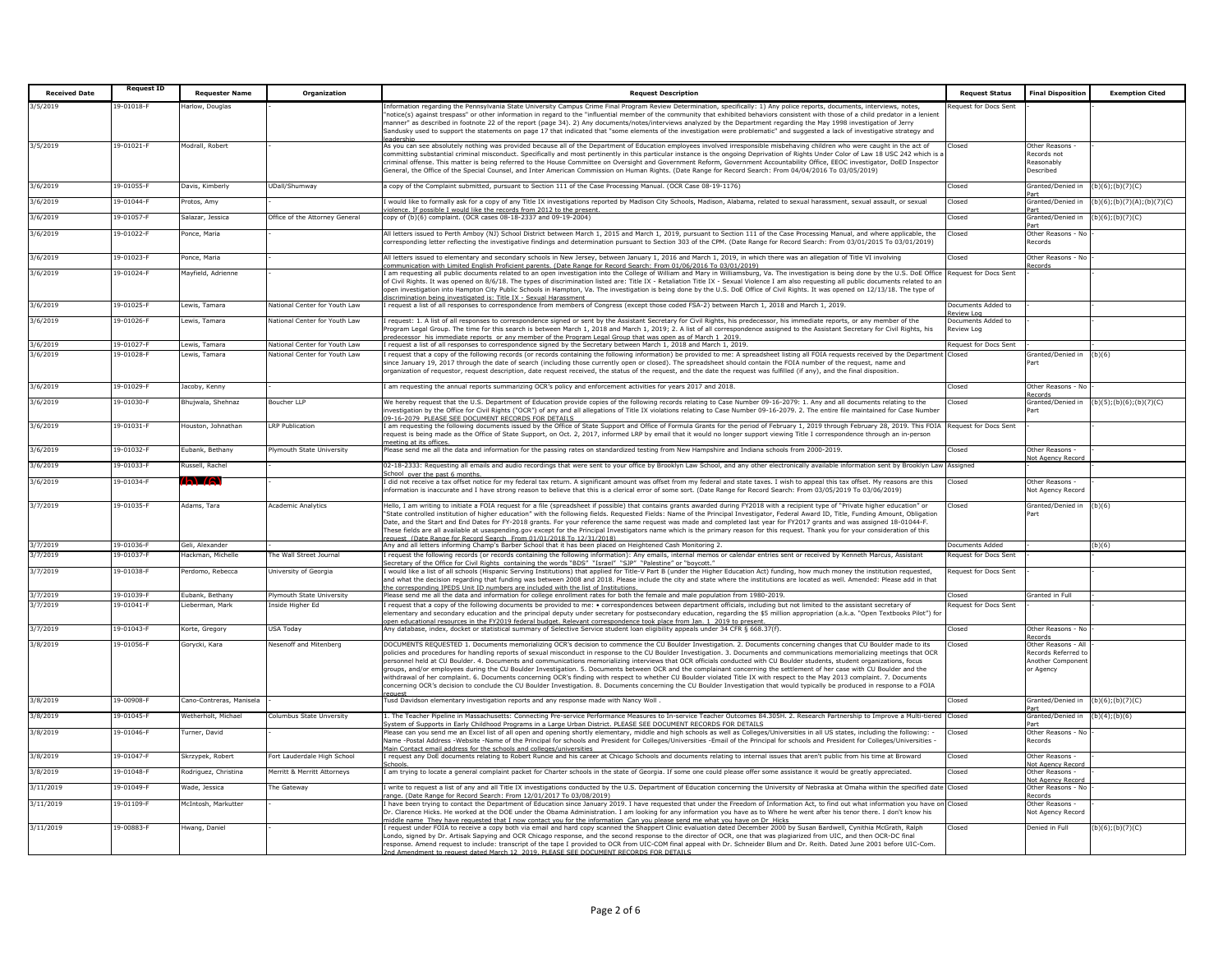| <b>Received Date</b>   | <b>Request ID</b>       | <b>Requester Name</b>            | Organization                                            | <b>Request Description</b>                                                                                                                                                                                                                                                                                                                                                                                                                                                                                                                                                                                                                                                                                                                                                                                                                                                                                                                                                                                                                                                                                                                                                                                                                                                                                                                                                                                                                                                                                                                                                                                                                                                                                                                                                                                             | <b>Request Status</b>            | <b>Final Disposition</b>               | <b>Exemption Cited</b>                         |
|------------------------|-------------------------|----------------------------------|---------------------------------------------------------|------------------------------------------------------------------------------------------------------------------------------------------------------------------------------------------------------------------------------------------------------------------------------------------------------------------------------------------------------------------------------------------------------------------------------------------------------------------------------------------------------------------------------------------------------------------------------------------------------------------------------------------------------------------------------------------------------------------------------------------------------------------------------------------------------------------------------------------------------------------------------------------------------------------------------------------------------------------------------------------------------------------------------------------------------------------------------------------------------------------------------------------------------------------------------------------------------------------------------------------------------------------------------------------------------------------------------------------------------------------------------------------------------------------------------------------------------------------------------------------------------------------------------------------------------------------------------------------------------------------------------------------------------------------------------------------------------------------------------------------------------------------------------------------------------------------------|----------------------------------|----------------------------------------|------------------------------------------------|
| /11/2019               | $9 - 01050 - F$         | mmons, Chris                     | ainmakerz Consulting LLC                                | Huge, LLC Business and Technical proposals, FSA Information Dissemination (Solicitation Number: ED-FSA-15-Q-0013) . Original RFP, Task Orders, and amendments . Evaluation                                                                                                                                                                                                                                                                                                                                                                                                                                                                                                                                                                                                                                                                                                                                                                                                                                                                                                                                                                                                                                                                                                                                                                                                                                                                                                                                                                                                                                                                                                                                                                                                                                             | equest for Docs Sent             |                                        |                                                |
| 3/11/2019              | 19-01051-F              | Potter, Leah                     | he GW Hatchet                                           | orina:<br>request access to and all copies of the disability discrimination complaints for retaliation and denial of benefits filed against The George Washington University that opened an<br>ivestigation into the school on February 7, 2019. Please include all associated documentation regarding the complaint, including records of the resulting steps or actions.                                                                                                                                                                                                                                                                                                                                                                                                                                                                                                                                                                                                                                                                                                                                                                                                                                                                                                                                                                                                                                                                                                                                                                                                                                                                                                                                                                                                                                             | Request for Docs Sent            |                                        |                                                |
| 3/11/2019              | $9 - 01052 - F$         | linniti, Thuy                    |                                                         | Il Appendices to the Final Program Review Determination (FPRD) letter for Hair California Beauty Academy, OPE ID - 01298500, Program Review Control Number 2011-2-09-27403,<br>ears Reviewed 2010-2011, Fiscal Year Issued 2018; and Any supplemental information submitted by Hair California Beauty Academy relating to the Final Program Review<br>Jetermination (FPRD) letter for Hair California Beauty Academy, OPE ID - 01298500, Program Review Control Number 2011-2-09-27403, Years Reviewed 2010-2011, Fiscal Year<br>ssued 2018.                                                                                                                                                                                                                                                                                                                                                                                                                                                                                                                                                                                                                                                                                                                                                                                                                                                                                                                                                                                                                                                                                                                                                                                                                                                                           | Request for Docs Sent            |                                        |                                                |
| 3/11/2019              | 19-01053-F              | Rodl, Janelle                    | San Francisco State University                          | am requesting to view the narratives of three funded grant proposals from the last award cycle to have a better understanding of the format and contents of successful proposals. I<br>m specifically requesting to view H325D180095 (Vanderbilt) H325D180102 (University of Central Florida) and H325D180108 (University of Virginia).                                                                                                                                                                                                                                                                                                                                                                                                                                                                                                                                                                                                                                                                                                                                                                                                                                                                                                                                                                                                                                                                                                                                                                                                                                                                                                                                                                                                                                                                                | Documents Added                  |                                        |                                                |
| 3/11/2019              | 19-01054-F              | Boldt, Michael                   | AcElroy, Deutsch, Maulyaney &<br>Carpenter LLP          | Ve hereby request that the OIG and OCR produce a copy of any and all records, materials, communications, and other documents in the OIG and OCR's files with respect to Dr.<br>Vise's Complaints, including but not limited to any and all complaints, letters, emails, affidavits, questionnaire responses, witness statements, documents and other materials<br>rovided by or on behalf of the complainant or any other person                                                                                                                                                                                                                                                                                                                                                                                                                                                                                                                                                                                                                                                                                                                                                                                                                                                                                                                                                                                                                                                                                                                                                                                                                                                                                                                                                                                       | Closed                           | Denied in Full -<br>equest Withdraw    | $(b)(6)$ ; $(b)(7)(C)$                         |
| 3/11/2019              | 19-01058-F              | Jacoby, Kenny                    |                                                         | CR No. 10172234, University of Oregon: "all documents released pursuant to previous FOIA requests"                                                                                                                                                                                                                                                                                                                                                                                                                                                                                                                                                                                                                                                                                                                                                                                                                                                                                                                                                                                                                                                                                                                                                                                                                                                                                                                                                                                                                                                                                                                                                                                                                                                                                                                     | Closed                           | Other Reasons - No<br>ecords           |                                                |
| 3/12/2019              | 19-01143-F              | l ebsack, Brenda                 |                                                         | or OCR case 09-19-1161, copies of 1) notes from phone interview; 2) any correspondence related to the case; and 3) specific CDE website information                                                                                                                                                                                                                                                                                                                                                                                                                                                                                                                                                                                                                                                                                                                                                                                                                                                                                                                                                                                                                                                                                                                                                                                                                                                                                                                                                                                                                                                                                                                                                                                                                                                                    | hezol.                           | Granted/Denied in                      | $(b)(6)$ ; $(b)(7)(C)$                         |
| 3/12/2019              | $9 - 01102 - F$         | Cabrera, Sara                    | Baltimore City Public Schools                           | copy of the complaint in OCR Case No. 03-18-1086.                                                                                                                                                                                                                                                                                                                                                                                                                                                                                                                                                                                                                                                                                                                                                                                                                                                                                                                                                                                                                                                                                                                                                                                                                                                                                                                                                                                                                                                                                                                                                                                                                                                                                                                                                                      | hezol.                           | Granted/Denied in                      | $(b)(6)$ ; $(b)(7)(C)$                         |
| 3/12/2019              | 19-01042-F              | Lewis, Tamara                    | <b>National Center for Youth Law</b>                    | request all records containing interpretations, opinions, guidance, briefs, statements of interest, technical assistance or letters -- formal or informal -- addressing the meaning or<br>pplication of the phrase ""[a]ll regulations pertaining to this subchapter" in Section 492(b) of the Higher Education Act, 20 U.S.C. § 1098a(b)(2). The search period for this request                                                                                                                                                                                                                                                                                                                                                                                                                                                                                                                                                                                                                                                                                                                                                                                                                                                                                                                                                                                                                                                                                                                                                                                                                                                                                                                                                                                                                                       | Request for Docs Sent            |                                        |                                                |
| 3/12/2019              | 19-01116-F              | Pierson, Heathe                  | <b>Jdall Shumway</b>                                    | October 1 1998 through the time of search<br>copy of the Complaint submitted, pursuant to Section 111 of the Case Processing Manual. (OCR 08-19-1155)                                                                                                                                                                                                                                                                                                                                                                                                                                                                                                                                                                                                                                                                                                                                                                                                                                                                                                                                                                                                                                                                                                                                                                                                                                                                                                                                                                                                                                                                                                                                                                                                                                                                  | hezol.                           | Granted/Denied in                      | (b)(6); (b)(7)(C)                              |
| 3/12/2019              | 19-01062-F              | vnch, Tara                       | Ithaca College                                          | request access to and copies of: the Federal Funding applications (Federal Aid/Grants) for the following colleges and universities: Ithaca College and State University of New York at                                                                                                                                                                                                                                                                                                                                                                                                                                                                                                                                                                                                                                                                                                                                                                                                                                                                                                                                                                                                                                                                                                                                                                                                                                                                                                                                                                                                                                                                                                                                                                                                                                 | Closed                           | art<br>iranted in Full                 |                                                |
| 3/12/2019              | 19-01059-F              | Eisner, Chiara                   | Columbia University Graduate                            | ortland. The Title IX filings for the following colleges: Ithaca College and State University of New York at Cortland. For the last 5 years.<br>Inder the Freedom of Information Act, I am requesting a copy of emails belonging to an employee of the public university, The University of Wisconsin-Milwaukee. The employee's                                                                                                                                                                                                                                                                                                                                                                                                                                                                                                                                                                                                                                                                                                                                                                                                                                                                                                                                                                                                                                                                                                                                                                                                                                                                                                                                                                                                                                                                                        | losed                            | Other Reasons                          |                                                |
|                        |                         |                                  | chool of Journalisn                                     | ame is Dr. James Moyer. I am requesting copies of all emails exchanged with persons who have an email address affiliated with the company Quincy Bioscience. All affiliates of this<br>company will have an email address that ends with "@quincybioscience.com," "@qrgbioscience.com," and "@quincyanimalhealth.com." These emails should include, but not be<br>mited to, correspondence between Dr. James Moyer and the owners of the following email addresses: munderwood@grgbioscience.com, info@quincyanimalhealth.com,<br>afeind@guincybioscience.com, mbeaman@guincybioscience.com, tdyorak@guincybioscience.com, tolson@guincybioscience.com, munderwood@guincybioscience.com Dr. James<br>Mover owns the following email address affiliated with the university: irmover@uwm.edu. He may own another .edu address. This request should include emails made from this<br>jrmoyer@uwm.edu" address, and any other of his email addresses affiliated with The University of Wisconsin-Milwaukee. I request to be sent all relevant records from 2004 through<br>the date when this request is granted. I request a response via email, and that all documents be provided in PDF or Word Document format. If you intend to deny this request,<br>lease let me know within the required time frame. Also, if you expect a significant delay in fulfilling this request, please contact me with information about when I might expect<br>opies or the ability to inspect the requested records. If you deny any or all of this request, please cite each specific exemption you feel justifies the refusal to release the informatio<br>nd notify me of the appeal procedures available to me under the law. Thank you for considering my request. (Date Range for Record Search: From 01/01/2004 To 03/12/2019) |                                  | lot Agency Record                      |                                                |
| 3/12/2019              | 19-01060-l              | Villett, Catherine               | Law Office of Nancy Gertner                             | itle 6 complaint regarding Jeremiah Burke High School in Dorchester, Boston, Massachusetts, and ensuing monitoring documents. Robert Pressman filed the complaint around 1994<br>r 1995. Thomas Mela at OCR monitored the agreement. (Date Range for Record Search: From 01/01/1993 To 01/01/2000)                                                                                                                                                                                                                                                                                                                                                                                                                                                                                                                                                                                                                                                                                                                                                                                                                                                                                                                                                                                                                                                                                                                                                                                                                                                                                                                                                                                                                                                                                                                     | Closed                           | Denied in Full                         | (b)(6):(b)(7)(C)                               |
| 3/12/2019              | 19-01061-F              | lerrill, Elizabeth               |                                                         | would like the full redacted proposal summarized below: TITLE: Development of College- and Employer-based Career Pathways Models that Build on the Year Up Program Logic<br>CENTER: NCER YEAR: 2015 PRINCIPAL INVESTIGATOR: Fein, David AWARDEE: Abt Associates, Inc. PROGRAM: Postsecondary and Adult Education [Program Details] AWARD<br>PERIOD: 4 years (07/01/2015-06/30/2019) AWARD AMOUNT: \$1.499.246 GOAL: Development and Innovation AWARD NUMBER: R305A150214 DESCRIPTION: Co-Principal<br>nvestigator: Rebecca Maynard (University of Pennsylvania) (Date Range for Record Search: From 07/01/2014 To 07/01/2016)                                                                                                                                                                                                                                                                                                                                                                                                                                                                                                                                                                                                                                                                                                                                                                                                                                                                                                                                                                                                                                                                                                                                                                                          | losed                            | Granted/Denied in<br>art               | (b)(4)                                         |
| 3/12/2019              | 19-01063-F              | McClain, Samantha                |                                                         | request access to and copies of all logs of congressional correspondence to or from any officials at Office of Management and Rep. Kenny Marchant between January 1, 2005, and<br>larch 11 2019.                                                                                                                                                                                                                                                                                                                                                                                                                                                                                                                                                                                                                                                                                                                                                                                                                                                                                                                                                                                                                                                                                                                                                                                                                                                                                                                                                                                                                                                                                                                                                                                                                       | hezol.                           | <b>Granted in Full</b>                 |                                                |
| 3/12/2019              | 19-01064-F              | <b>Topic, Mathew</b>             | MuckRock News                                           | . Reports, studies, and other such records from Jan 1 2017 to the date of search analyzing or discussing the amount of annual funding needed to improve compliance with the<br>reedom of Information Act. 2. Emails, memos, and other such records in which FOIA staff have requested additional resources and the discussions of and responses to those<br>quest                                                                                                                                                                                                                                                                                                                                                                                                                                                                                                                                                                                                                                                                                                                                                                                                                                                                                                                                                                                                                                                                                                                                                                                                                                                                                                                                                                                                                                                      | Request for Docs Sent            |                                        |                                                |
| 3/12/2019              | 19-01065-F              | Bernsen, Chris                   |                                                         | What is the average annual and median compensation for an employee in the Department of Education?                                                                                                                                                                                                                                                                                                                                                                                                                                                                                                                                                                                                                                                                                                                                                                                                                                                                                                                                                                                                                                                                                                                                                                                                                                                                                                                                                                                                                                                                                                                                                                                                                                                                                                                     | Request for Docs Sent            |                                        |                                                |
| 3/12/2019              | $9 - 01066 - F$         | ichwartz, Richard                | Schwartz & Shaw, P.L.L.C.                               | lequester is seeking all information provided to OCR during the evaluation process.                                                                                                                                                                                                                                                                                                                                                                                                                                                                                                                                                                                                                                                                                                                                                                                                                                                                                                                                                                                                                                                                                                                                                                                                                                                                                                                                                                                                                                                                                                                                                                                                                                                                                                                                    | Closed                           | iranted/Denied in                      | (b)(6); (b)(7)(A); (b)(7)(C)                   |
| 3/13/2019              | 19-01103-F              | Braggs, Ken                      | Walsh, Gallegos, Trevino, Russo &<br>vle PC             | 6-15-1608 - Desoto Independent School District. Copy of the any documentation that was submitted by the district in response to OCR's data requested dated May 22, 2018.                                                                                                                                                                                                                                                                                                                                                                                                                                                                                                                                                                                                                                                                                                                                                                                                                                                                                                                                                                                                                                                                                                                                                                                                                                                                                                                                                                                                                                                                                                                                                                                                                                               | Closed                           |                                        | $b)(6)$ ;(b)(7)(C)                             |
| 3/13/2019              | $9 - 01104 - F$         | losterman, Amy                   |                                                         | copy of the complaint for OCR Ref. No. 06-17-1224 - Jones County School District                                                                                                                                                                                                                                                                                                                                                                                                                                                                                                                                                                                                                                                                                                                                                                                                                                                                                                                                                                                                                                                                                                                                                                                                                                                                                                                                                                                                                                                                                                                                                                                                                                                                                                                                       | losed                            | Granted/Denied in                      | $(b)(6)$ ; $(b)(7)(C)$                         |
| 3/13/2019              | 9-01067-F               | ertile, Braunshay                | Southern Methodist University                           | lello, Federal Student Aid recently released the FY2016 3-Yr Draft Cohort Default Rate for all schools. I work for Southern Methodist University in Dallas, TX (FICE Code 00361300),<br>ind our Graduate School of Theology school would like to obtain a student-level detail report of all students in this cohort with a Theology Career/degree plan who are in default. I<br>mailed the FSA Schools Default Management department at FSA.Schools.Default.Management@ed.gov, and they instructed me to submit a FOIA request. Please let me know if it is<br>ssible to receive this information. (Date Range for Record Search: From 07/30/2015 To 09/30/2018)                                                                                                                                                                                                                                                                                                                                                                                                                                                                                                                                                                                                                                                                                                                                                                                                                                                                                                                                                                                                                                                                                                                                                      | Closed                           | Denied in Full                         | (b)(6)                                         |
| 3/13/2019              | 19-01068-F              | Paez, J.C.                       |                                                         | 'm requesting an electronic copy of the following OCR Case Processing Manuals: OCR CPM in affect on March 4, 2018 OCR CPM dated March 5, 2018.                                                                                                                                                                                                                                                                                                                                                                                                                                                                                                                                                                                                                                                                                                                                                                                                                                                                                                                                                                                                                                                                                                                                                                                                                                                                                                                                                                                                                                                                                                                                                                                                                                                                         | Closed                           | Granted in Full                        |                                                |
| 3/13/2019              | $9 - 01069 -$           | ing, Sheridan                    | atridge Snow & Hahn LLP                                 | copy of Letter to Zirkel, 24 IDELR 733 (OCR 1996) and Bangor (ME) Pub. Sch., 20 IDELR 278 (OCR 1994)                                                                                                                                                                                                                                                                                                                                                                                                                                                                                                                                                                                                                                                                                                                                                                                                                                                                                                                                                                                                                                                                                                                                                                                                                                                                                                                                                                                                                                                                                                                                                                                                                                                                                                                   | osed                             | iranted/Denied in                      | (b)(4);(b)(7)(C)                               |
| 3/13/2019              | 19-01070-F              | rona, Edward                     |                                                         | All SF-LLL forms submitted by the the College Entrance and Examination Board, International Baccalaureate Organization, the International Baccalaureate Organization of North<br>nerica within the last 5 years                                                                                                                                                                                                                                                                                                                                                                                                                                                                                                                                                                                                                                                                                                                                                                                                                                                                                                                                                                                                                                                                                                                                                                                                                                                                                                                                                                                                                                                                                                                                                                                                        | lequest for Docs Sent            |                                        |                                                |
| 3/13/2019              | 19-01071-F              | /rona, Edward                    |                                                         | Il GEPA 427 forms submitted by the College Entrance and Examination Board, International Baccalaureate Organization, International Baccalaureate Organization of North America,<br>nd the Long Beach City School District within the last 5 years.                                                                                                                                                                                                                                                                                                                                                                                                                                                                                                                                                                                                                                                                                                                                                                                                                                                                                                                                                                                                                                                                                                                                                                                                                                                                                                                                                                                                                                                                                                                                                                     | Request for Docs Sent            |                                        |                                                |
| 3/13/2019              | 9-01072-F               | rona, Edward                     |                                                         | Records relating to an Award given in 2018 to the College Entrance and Examination Board for the Educational Opportunity Centers Program (CFDA: 84.066A), with PR Award<br>Number: P066A160078. This includes the application and supporting documents, as well as any other documents relating to the Award. This program is part of the Trio Program,<br>dministered by the Office of Postsecondary Education. -Records relating to an Award given in 2018 to the College Entrance and Examination Board for the Upward Bound Program<br>CFDA: 84.047), with PR Award Number P047A170418. This includes the application and supporting documents, as well as any other documents relating to the Award. This program<br>s part of the Trio Program, administered by the Office of Postsecondary Education. PLEASE SEE DOCUMENT RECORDS FOR DETAILS                                                                                                                                                                                                                                                                                                                                                                                                                                                                                                                                                                                                                                                                                                                                                                                                                                                                                                                                                                   | equest for Docs Sent             |                                        |                                                |
| 3/13/2019              | 9-01073-F               | Stratford, Michael               | olitico                                                 | request a copy of the full contract between the U.S. Department of Education and Accenture Federal Services LLC that was signed about February 20, 2019 and assigned award ID<br>umber 91003119F0003                                                                                                                                                                                                                                                                                                                                                                                                                                                                                                                                                                                                                                                                                                                                                                                                                                                                                                                                                                                                                                                                                                                                                                                                                                                                                                                                                                                                                                                                                                                                                                                                                   | lequest for Docs Sent            |                                        |                                                |
| 3/13/2019              | 9-01074-F               | Veiler, Mark                     |                                                         | roduce and send copies of all emails and memos/forms circulated internally about the FOIA I sent on October 8th, 2018 (copied below). Scope includes: FOIA department, units<br>olding the documents (Lead Assistive Technology Engineer, Assistive Technology Team, the Chief Information Officers, and any others), and any DOE employs responsible for<br>estraining or delaying departments and the FOIA department from providing copies of the document.                                                                                                                                                                                                                                                                                                                                                                                                                                                                                                                                                                                                                                                                                                                                                                                                                                                                                                                                                                                                                                                                                                                                                                                                                                                                                                                                                         | Documents Added to<br>Review Loa |                                        |                                                |
| 3/13/2019              | 19-01075-F              | Hammer, Teri                     |                                                         | . Letter to Arizona State University, OCR No. 08-01-2047 (2001) . Letter to San Jose State University, OCR No. 09-93-2034-I (1993)                                                                                                                                                                                                                                                                                                                                                                                                                                                                                                                                                                                                                                                                                                                                                                                                                                                                                                                                                                                                                                                                                                                                                                                                                                                                                                                                                                                                                                                                                                                                                                                                                                                                                     | Request for Docs Sent            |                                        |                                                |
| 3/13/2019<br>3/13/2019 | 9-01076-F<br>19-01077-F | latthews, Amy<br>yons, Catherine | Church, Church, Hittle and Antrim<br>yons & Rogers, LLC | The requestor, an attorney for the Greenfield Central Comm School has requested a copy of "all records concerning OCR complaint 05-19-1168 excluding any records already<br>ovided to the Respondent."<br>he requestor, an attorney for the recipient, is seeking a copy of OCR complaint 01-18-1320 filed against Dartmouth Public Schools.                                                                                                                                                                                                                                                                                                                                                                                                                                                                                                                                                                                                                                                                                                                                                                                                                                                                                                                                                                                                                                                                                                                                                                                                                                                                                                                                                                                                                                                                           | Closed<br>Closed                 | iranted/Denied in<br>iranted/Denied in | $(b)(6)$ ; $(b)(7)(C)$<br>$(b)(6)$ ; (b)(7)(C) |
| /14/2019               | 9-01105-F               | Alcala, Michelle                 | owell & Leon, LLF                                       | copy of the complaint letter for OCR Ref No. 06-19-1167 - Honey Grove Independent School District.                                                                                                                                                                                                                                                                                                                                                                                                                                                                                                                                                                                                                                                                                                                                                                                                                                                                                                                                                                                                                                                                                                                                                                                                                                                                                                                                                                                                                                                                                                                                                                                                                                                                                                                     | Closed                           | art<br>Granted/Denied in               | $(b)(6)$ ; $(b)(7)(A)$ ; $(b)(7)(C)$           |
| 3/14/2019              | 19-01117-F              | Evans, Erika                     | <b>Desert News</b>                                      | a copy of a discrimination complaint filed yesterday by a student named $\left(\bigwedge^{\bullet}\right)^{\bullet}$ against Utah State University Eastern.                                                                                                                                                                                                                                                                                                                                                                                                                                                                                                                                                                                                                                                                                                                                                                                                                                                                                                                                                                                                                                                                                                                                                                                                                                                                                                                                                                                                                                                                                                                                                                                                                                                            | Closed                           | Denied in Full                         | (b)(6); (b)(7)(C)                              |
| /14/2019               | $9 - 01114 - F$         | Jexander, Danielle               |                                                         | equest a copy of the recent complaint and subsequent ruling at the Kings Highway School in Westport, CT.                                                                                                                                                                                                                                                                                                                                                                                                                                                                                                                                                                                                                                                                                                                                                                                                                                                                                                                                                                                                                                                                                                                                                                                                                                                                                                                                                                                                                                                                                                                                                                                                                                                                                                               | losed                            | Granted/Denied in                      | (b)(6); (b)(7)(A); (b)(7)(C)                   |
| 3/14/2019              | 9-01040-F               | incher, Earnestine               |                                                         | am looking for a copy of the civil rights compliance for Randolph County Schools in Alabama. I believe they have not followed the consent decree. I would like for this to be                                                                                                                                                                                                                                                                                                                                                                                                                                                                                                                                                                                                                                                                                                                                                                                                                                                                                                                                                                                                                                                                                                                                                                                                                                                                                                                                                                                                                                                                                                                                                                                                                                          | Closed                           | art<br>Granted/Denied in               | $(b)(6)$ ; $(b)(7)(C)$                         |
| /14/2019               | $9 - 00963 - 6$         | echner, Madonna                  |                                                         | viewed by the federal government. And how the school in question accountable<br>am seeking a copy of a voluntary agreement reached between approximately 31 school districts in the Minneapolis St Paul SMSA and OCR, Chicago. It was negotiated in the mid or                                                                                                                                                                                                                                                                                                                                                                                                                                                                                                                                                                                                                                                                                                                                                                                                                                                                                                                                                                                                                                                                                                                                                                                                                                                                                                                                                                                                                                                                                                                                                         | Closed                           | art<br>Other Reasons                   |                                                |
| 3/14/2019              | 19-00910-F              | Franke, Katherine                | Columbia University                                     | ate 1970's. It concerned increasing the representation of women in superintendent positions at local school districts.<br>Search of records related to "the new working definition" of anti-Semitism. PLEASE SEE DOCUMENTS RECORDS FOR DETAILS.                                                                                                                                                                                                                                                                                                                                                                                                                                                                                                                                                                                                                                                                                                                                                                                                                                                                                                                                                                                                                                                                                                                                                                                                                                                                                                                                                                                                                                                                                                                                                                        | Request for Docs Sent            | equest Withdraw                        |                                                |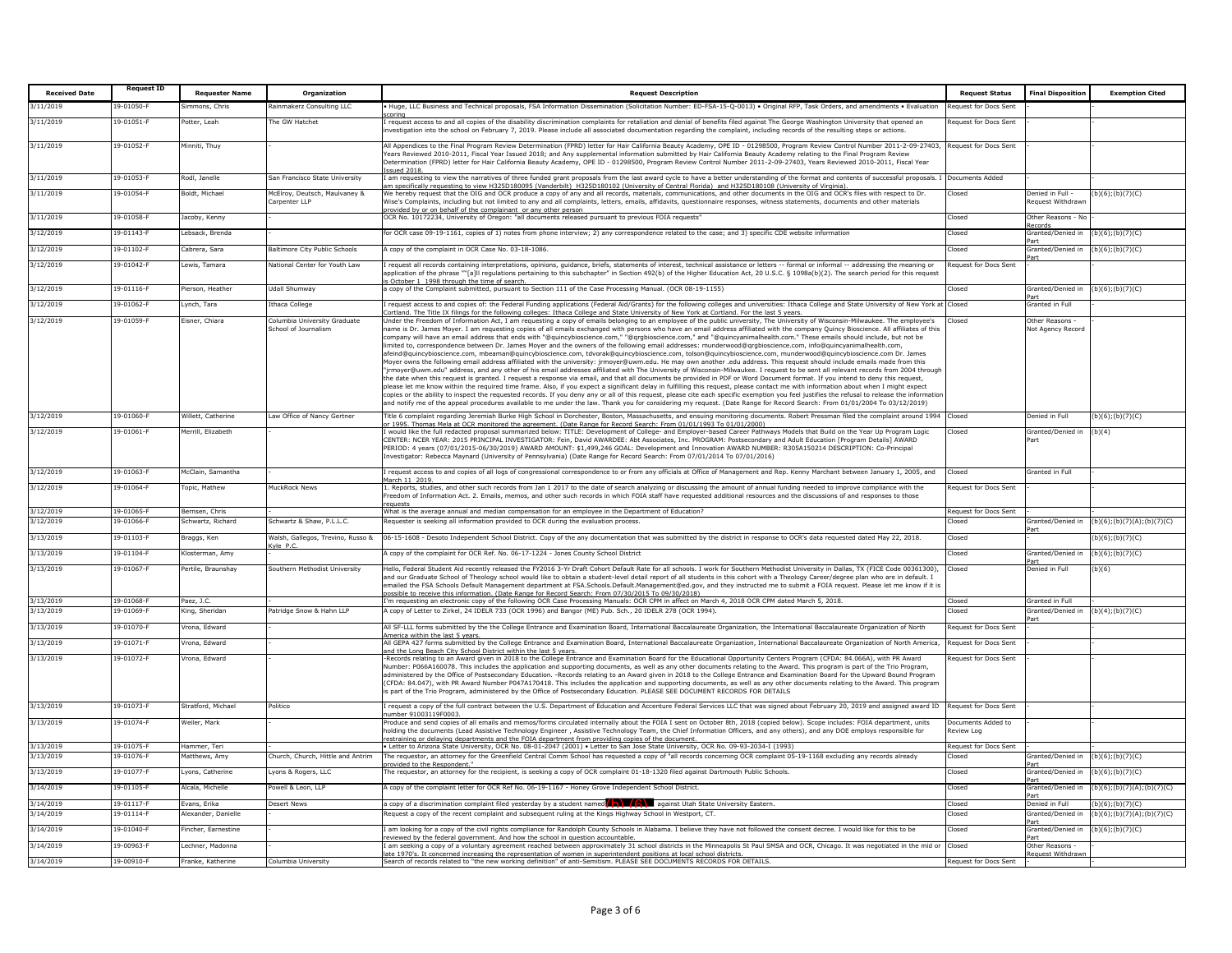| <b>Received Date</b> | <b>Request ID</b> | <b>Requester Name</b>  | Organization                                        | <b>Request Description</b>                                                                                                                                                                                                                                                                                                                                                                                                                                                                                                                                                                                                                                                                                                                                                                                                                                                                                                                                                                                                                                                                                                                                                                                                                                                                        | <b>Request Status</b>              | <b>Final Disposition</b> | <b>Exemption Cited</b>     |
|----------------------|-------------------|------------------------|-----------------------------------------------------|---------------------------------------------------------------------------------------------------------------------------------------------------------------------------------------------------------------------------------------------------------------------------------------------------------------------------------------------------------------------------------------------------------------------------------------------------------------------------------------------------------------------------------------------------------------------------------------------------------------------------------------------------------------------------------------------------------------------------------------------------------------------------------------------------------------------------------------------------------------------------------------------------------------------------------------------------------------------------------------------------------------------------------------------------------------------------------------------------------------------------------------------------------------------------------------------------------------------------------------------------------------------------------------------------|------------------------------------|--------------------------|----------------------------|
| 3/14/2019            | 19-01078-F        | Franke, Katherine      | Columbia University                                 | Decision to reopen case against Rutgers. (Records in custody of OCR's New York office)                                                                                                                                                                                                                                                                                                                                                                                                                                                                                                                                                                                                                                                                                                                                                                                                                                                                                                                                                                                                                                                                                                                                                                                                            | Request for Docs Sent              |                          |                            |
| 3/14/2019            | 19-01079-F        | ranke, Katherine       | Columbia University                                 | A list of complaints received by OCR between 1/20/2017 and the time the data search is conducted, for any postsecondary cases that include the issue code 100.3-24 ("national                                                                                                                                                                                                                                                                                                                                                                                                                                                                                                                                                                                                                                                                                                                                                                                                                                                                                                                                                                                                                                                                                                                     | Closed                             | Granted/Denied in        | (b)(7)(A)                  |
| 3/14/2019            | 19-01080-F        | Franke, Katherine      | Columbia University                                 | igin discrimination involving religion") including the following data elements: PLEASE SEE DOCUMENT RECORDS FOR DETAILS<br>A list of FOIA requests related to "the new working definition" of anti-Semitism. PLEASE SEE DOCUMENT RECORDS FOR DETAILS                                                                                                                                                                                                                                                                                                                                                                                                                                                                                                                                                                                                                                                                                                                                                                                                                                                                                                                                                                                                                                              | Closed                             | Granted in Full          |                            |
| 3/14/2019            | $9 - 01081 - F$   | epro, Elizabetl        | he River Reporter                                   | am looking for a complaint filed by Attorney Andrea Shaw on behalf of a student of Honesdale High School in Honesdale, Pennsylvania, with the United States Department of                                                                                                                                                                                                                                                                                                                                                                                                                                                                                                                                                                                                                                                                                                                                                                                                                                                                                                                                                                                                                                                                                                                         | losed                              | ther Reasons             |                            |
|                      |                   |                        |                                                     | ducation Office of Civil Rights. The complaint regards a violation of the student's privacy rights after encountering a boy in the girls' locker room and subsequently being told by the<br>chool that if she does not want to change with a male, she can wait outside until he leaves. The complaint was filed on or before March 14. (Date Range for Record Search: From<br>3/01/2019 To 03/14/2019)                                                                                                                                                                                                                                                                                                                                                                                                                                                                                                                                                                                                                                                                                                                                                                                                                                                                                           |                                    | lequest Withdraw         |                            |
| 3/14/2019            | 19-01082-F        | egmeyer, Mark          | Mr.                                                 | would like all correspondence from former Representative Robert Francis O'Rourke to the Department of Education during his tenure as Representative for the Texas Sixteenth                                                                                                                                                                                                                                                                                                                                                                                                                                                                                                                                                                                                                                                                                                                                                                                                                                                                                                                                                                                                                                                                                                                       | Closed                             | <b>Granted in Full</b>   |                            |
| 3/14/2019            | 19-01083-F        | Houston, Johnathan     | <b>RP Publication</b>                               | ongressional District. (Date Range for Record Search: From 01/03/2013 To 01/03/2013)<br>am requesting the following documents issued by the Office for Civil Rights for the period of February 1, 2019 to February 15, 2019: Copies of letters, letters of finding, substance<br>osure letters, and public policy documents, "Dear Colleague" documents, including any and all attached documents of resolution and/or agreements involving or applying: PLEASE                                                                                                                                                                                                                                                                                                                                                                                                                                                                                                                                                                                                                                                                                                                                                                                                                                   | <b>Request for Docs Sent</b>       |                          |                            |
| 3/14/2019            | 19-01084-F        | Kilpatrick, Ken        |                                                     | FF DOCUMENT RECORDS FOR DETAILS<br>lello, Can I have the Department of Education's Real Property Efficiency plan FY2019-FY2023? Also, can I have the supporting excel/pdf sheets of the Department of Education<br>wned and Leased Warehouse and Office Assets planned for disposal/reduction? Thank you, Ken (Date Range for Record Search: From 06/01/2018 To 03/01/2019)                                                                                                                                                                                                                                                                                                                                                                                                                                                                                                                                                                                                                                                                                                                                                                                                                                                                                                                       | Disposition Accepted               | Granted/Denied in        | (b)(5)                     |
| 3/14/2019            | 19-01085-F        | Alexander, Fugene      |                                                     | 1. The amount of federal funding provided to Northwestern University for educational programming up to and including all educational grants for fiscal years 2017 and 2018; A) The<br>ames of all educational programming in which said funding was provided and/or allocated for up to and including but not limited to research funding for biomedicine, energy and                                                                                                                                                                                                                                                                                                                                                                                                                                                                                                                                                                                                                                                                                                                                                                                                                                                                                                                             | Documents Delivered                | Granted in Full          |                            |
| 3/14/2019            | 19-01086-F        | Greenspahn, Daniel     |                                                     | istainability to economics sociology anthropology and education, PLEASE SEE DOCUMENT RECORDS FOR DETAILS<br>A summary of the overall usage for the following U.S. Department of Education work-life programs in Fiscal Year 2017 and in Fiscal Year 2018 (separately for each fiscal year):                                                                                                                                                                                                                                                                                                                                                                                                                                                                                                                                                                                                                                                                                                                                                                                                                                                                                                                                                                                                       | Closed                             | <b>Granted in Full</b>   |                            |
| 3/14/2019            | 19-01087-F        | Rios, Edwin            | Mother Jones                                        | PLEASE SEE DOCUMENT RECORDS FOR DETAILS<br>request that a copy of the following document(s) be provided to me: Office for Civil Rights data on reports from school districts on instances of restraint and seclusion, broken down                                                                                                                                                                                                                                                                                                                                                                                                                                                                                                                                                                                                                                                                                                                                                                                                                                                                                                                                                                                                                                                                 | Closed                             | Granted in Full          |                            |
|                      |                   |                        |                                                     | by school district, between 2011-12 school year and the most recent school year available. Date Range: 1/1/11-3/13/2019 PLEASE SEE DOCUMENT RECORDS FOR DETAILS<br>All documents related to OCR Docket # 05-19-2091.                                                                                                                                                                                                                                                                                                                                                                                                                                                                                                                                                                                                                                                                                                                                                                                                                                                                                                                                                                                                                                                                              |                                    |                          |                            |
| 3/14/2019            | 19-01088-F        | Neal, Shawn            | Ball State University                               |                                                                                                                                                                                                                                                                                                                                                                                                                                                                                                                                                                                                                                                                                                                                                                                                                                                                                                                                                                                                                                                                                                                                                                                                                                                                                                   | losed                              | Granted/Denied in        | (b)(6);(b)(7)(A);(b)(7)(C) |
| 3/14/2019            | 19-01089-F        | Jacoby, Kenny          |                                                     | lease consider this a FOIA request for copies of Title IX discrimination complaints filed with OCR for each case that resulted in a resolution agreement on or after January 20, 2017.<br>LEASE SEE DOCUMENT RECORDS FOR DETAILS                                                                                                                                                                                                                                                                                                                                                                                                                                                                                                                                                                                                                                                                                                                                                                                                                                                                                                                                                                                                                                                                  | Request for Docs Sent              |                          |                            |
| 3/14/2019            | 19-01090-F        | Jnglesbee, Benjamin    | <b>Industry Dive</b>                                | All postal and email correspondence from November 1, 2018, and March 1, 2019, between Gary Lee of Morrison Foerster and any of the following Department of Education staff:<br>Betsy DeVos, Diane Auer Jones, Wayne Johnson or Steve Finley, * All postal and email correspondence from November 1, 2018, and March 1, 2019, between Michael Lau of<br>Candlewood Investment Group and any of the following Department of Education Staff: Betsy DeVos, Diane Auer Jones, Wayne Johnson or Steve Finley. (Date Range for Record<br>earch: From 11/01/2018 To 03/01/2019)                                                                                                                                                                                                                                                                                                                                                                                                                                                                                                                                                                                                                                                                                                                          | Request for Docs Sent              |                          |                            |
| 3/14/2019            | 19-01091-F        | Unglesbee, Benjamin    | ndustry Dive                                        | All postal and email correspondence from December 1, 2018, and March 13, 2019, between Robin van Bokhorst of Education Principle Foundation and any of the following<br>Department of Education staff: Betsy DeVos, Diane Auer Jones, Wayne Johnson or Steve Finley. (Date Range for Record Search: From 01/01/2019 To 03/13/2019)                                                                                                                                                                                                                                                                                                                                                                                                                                                                                                                                                                                                                                                                                                                                                                                                                                                                                                                                                                | <b>Request for Docs Sent</b>       |                          |                            |
| 3/14/2019            | 19-01092-F        | Unglesbee, Benjamin    | ndustry Dive                                        | All drafts of Dream Center Education Holdings plan of reorganization submitted via email or postal mail to the Department of Education's Diane Auer Jones for approval. In addition,<br>s Jones' final responses to each plan (Date Range for Record Search From 12/01/2018 To 01/18/2019)                                                                                                                                                                                                                                                                                                                                                                                                                                                                                                                                                                                                                                                                                                                                                                                                                                                                                                                                                                                                        | Request for Docs Sent              |                          |                            |
| 3/15/2019            | 19-01118-F        | Blanchard, Colleen     |                                                     | Portsmouth, 01-19-1157, Request a copy of complaint.                                                                                                                                                                                                                                                                                                                                                                                                                                                                                                                                                                                                                                                                                                                                                                                                                                                                                                                                                                                                                                                                                                                                                                                                                                              | Closed                             | Granted in Full          |                            |
| 3/15/2019            | 19-01093-1        | Johns, Milton          | H +H, PLLC                                          | 1. Any exemption or waiver to Education by the U.S. Department of Treasury ("Treasury") from the requirements of the Debt Collection Improvement Act of 1996 ("DCIA") reqarding<br>defaulted student loan debt collection, 2, All documents in Education's possession related to Treasury's actions in considering Education for an exemption or waiver to the DCIA for<br>efaulted student loans. PLEASE SEE DOCUMENT RECORDS FOR DETAILS                                                                                                                                                                                                                                                                                                                                                                                                                                                                                                                                                                                                                                                                                                                                                                                                                                                        | tequest for Docs Sent              |                          |                            |
| 3/15/2019            | 19-01094-F        | Kreighbaum, Andrew     | Inside Higher Ed                                    | A copy of the temporary provisional program participation agreement entered into by the department and Dream Center Education Holdings in October 2017, including any<br>mendments or attachments                                                                                                                                                                                                                                                                                                                                                                                                                                                                                                                                                                                                                                                                                                                                                                                                                                                                                                                                                                                                                                                                                                 | Documents Added to<br>eview Loa    |                          |                            |
| 3/15/2019            | 19-01095-F        | Boldt, Michael         | McElroy, Deutsch, Maulvaney &                       | We hereby request a copy of the complaint, any records of contact ("ROC") between the U.S. Department of Education's Office for Civil Rights ("OCR") and the complainant, and any                                                                                                                                                                                                                                                                                                                                                                                                                                                                                                                                                                                                                                                                                                                                                                                                                                                                                                                                                                                                                                                                                                                 | Documents Added to                 |                          |                            |
| 3/15/2019            | 19-01096-F        | Taylor, Winthrop       | arnenter IIP                                        | OCs between OCR and any witness(es) identified by the complainant in OCR Case Nos. 02-18-2039 and 02-18-2142.<br>A copy of the DOE's Policy & Procedure for the receipt and investigation of personnel complaints.                                                                                                                                                                                                                                                                                                                                                                                                                                                                                                                                                                                                                                                                                                                                                                                                                                                                                                                                                                                                                                                                                | eview Loa<br>Request for Docs Sent |                          |                            |
| 3/15/2019            | 19-01098-F        | Kelber, Daniel         | Ilinois Department of Financial and<br>Professional | i work for the State of Illinois Department of Financial and Professional Requlation. I am trying to obtain information about servicers servicing federal loans for Illinois borrowers. I<br>ould like this information broken down by individual servicer, specifying the number of Illinois "Recipients" and total "Dollars Outstanding" serviced by each servicer. I would like a<br>document providing the information, as of the last reporting period, and also as of 12/31/2018, if the last reporting period is later than 12/31/2018. The report( s) should list the<br>names of each entity servicing federal loans for Illinois borrowers. The documents and information should specify, for each servicer, the number of Illinois "Recipients," and total<br>"Dollars Outstanding" serviced by each servicer, following the same or similar format used in the "Federal Student Aid Portfolio Summary," accessible at<br>https://studentaid.ed.gov/sa/about/data-center/student/portfolio. "Recipient" is defined as "the student that benefits from the federal student loan. In most cases, the recipient is<br>the borrower, but in parent PLUS loans, the parent is the borrower and their child is the recipient." (Date Range for Record Search: From 09/01/2018 To 03/15/2019) | Closed                             | Granted in Full          |                            |
| 3/15/2019            | 19-01099-F        | Kingkade, Tyler        | Proton Mail                                         | request copies of all emails and letters exchanged between Candice Jackson, Adam Kissel, Hans Bader, and Chelsea Henderson, with Kursat Pekgoz, Mark Perry, Ronald Henry,<br>arry Crouch and Chris Perry. Please limit the search to communications sent between Sept. 1 2017 and March 10 2019.                                                                                                                                                                                                                                                                                                                                                                                                                                                                                                                                                                                                                                                                                                                                                                                                                                                                                                                                                                                                  | Request for Docs Sent              |                          |                            |
| 3/15/2019            | 19-01100-F        | Renacia, Victorina     | <b>Jniversity of Gruam</b>                          | OCR No. 10196905, University of Guam: copy of complaint                                                                                                                                                                                                                                                                                                                                                                                                                                                                                                                                                                                                                                                                                                                                                                                                                                                                                                                                                                                                                                                                                                                                                                                                                                           | Closed                             | Granted/Denied in        | (b)(6);(b)(7)(A);(b)(7)(C) |
| 3/15/2019            | 19-01101-F        | Higgins-DeSmet, Nicole | Free Press Media                                    | WHAT: I would like copies of student or colleague complaints filed against Norwich University educators from August 1, 2017, to November 30, 2018. Additionally, if a conclusion,<br>ffidavit, report, emails or other documents are attached to the complaint, I would also like copies of those supplemental discoveries. WHY: The university president issued a<br>statement in November 16, 2018, that an investigation into allegations of misconduct against unnamed faculty had been filed with the university's Title IX office and that an<br>nvestigation concluded there had been violations. No other information was provided. The Burlington Free Press believes this is a matter of public interest with a high need for<br>arency (Date Range for Record Search From 08/01/2017 To 11/30/2018)                                                                                                                                                                                                                                                                                                                                                                                                                                                                                    | Closed                             | Denied in Full           |                            |
| 3/18/2019            | 19-01106-F        | Parker, Kim            |                                                     | Please provide copies of policy, memo, letter or procedure regarding your requirements that Servicers of Student Loans, including, but not limited too, Outside Collection Agencies, to Request for Docs Sent<br>ecord telephone calls with consumers (borrowers). Please also provide copies of policy, memo, letter or procedure regarding retention of those recordings. (Date Range for Record<br>arch From 12/01/2013 To 11/15/2016)                                                                                                                                                                                                                                                                                                                                                                                                                                                                                                                                                                                                                                                                                                                                                                                                                                                         |                                    |                          |                            |
| 3/18/2019            | 19-01107-F        | Kreighbaum, Andrew     | nside Higher Ed                                     | copy of any temporary provisional program participation agreements entered into by the department and Dream Center Education Holdings in the 2018 calendar year, including any Documents Added to<br>nendments or attachments                                                                                                                                                                                                                                                                                                                                                                                                                                                                                                                                                                                                                                                                                                                                                                                                                                                                                                                                                                                                                                                                     | leview Loa                         | Other Reasons - No       |                            |
| 3/18/2019            | 19-01108-F        | Smith, Joseph          |                                                     | leed the actual calculations (math) and variables used to calculate the following Federal Student Loan Repayment Plans: Standard, Extended, REPAYE, PAYE, IBR and OCR                                                                                                                                                                                                                                                                                                                                                                                                                                                                                                                                                                                                                                                                                                                                                                                                                                                                                                                                                                                                                                                                                                                             | Request for Docs Sent              |                          |                            |
| 3/18/2019            | 19-01110-F        | Walsh, Anthony         | The Century Foundation                              | Any and all notifications of financial responsibility actions, events, or conditions submitted from July 1, 2017 to the present as required under 2016 Borrower Defense to Repayment                                                                                                                                                                                                                                                                                                                                                                                                                                                                                                                                                                                                                                                                                                                                                                                                                                                                                                                                                                                                                                                                                                              | Request for Docs Sent              |                          |                            |
| 3/18/2019            | 19-01111-F        | Ricker, Charissa       |                                                     | request that a copy of the documents containing the amount of government funding for all public schools in Nashville, Tennessee for the last two years be provided to me.                                                                                                                                                                                                                                                                                                                                                                                                                                                                                                                                                                                                                                                                                                                                                                                                                                                                                                                                                                                                                                                                                                                         | Closed                             | Other Reasons            |                            |
| 3/18/2019            | 19-01112-F        | Walsh, Anthony         | he Century Foundation                               | All data and communications, from 2011 to the present, between Department officials and Monroe College or its representatives regarding data required to be submitted pursuant<br>requiations pertaining to "gainful employment." 2. The past ten vears of audited financial statements and annual compliance audits. 3. Any application for change of ownership<br>eview from 2006 through the present. 4. Any and all notifications of financial responsibility actions, events, or conditions submitted from July 1, 2017 to the present as required<br>under 2016 Borrower Defense to Repayment Regulations: 5. Any and all applications submitted by students for relief relating to student loans obtained to attend Monroe College,<br>ncluding applications under borrower defense to repayment, false certification, and ability to benefit regulations.                                                                                                                                                                                                                                                                                                                                                                                                                                 | Request for Docs Sent              |                          |                            |
| 3/18/2019            | 19-01113-F        | Najmabadi, Shannon     | exas Tribune                                        | All correspondence involving one or more members of the Education Department's Dallas School Participation Division of FSA or its contractors that includes the word or phrase "Jay's Request for Docs Sent<br>Technical Institute," "Hilliard," or "JTI." Please include any correspondence between Education Department officials (in the Dallas School Participation Division of FSA) and the school<br>r with the accreditor Council on Occupational Education. I believe the school's EIN # is 76-056916, OPE ID # is 03680300 and that it's DUNS # is 112753038.                                                                                                                                                                                                                                                                                                                                                                                                                                                                                                                                                                                                                                                                                                                            |                                    |                          |                            |
| 3/18/2019            | 19-01115-F        | Khouri, Lauren         | Correia & Puth, PLLC                                | All complaints, resolution letters or agreements, and findings involving Fairfax County School Board or Fairfax County Public Schools from January 1, 2018 to present.                                                                                                                                                                                                                                                                                                                                                                                                                                                                                                                                                                                                                                                                                                                                                                                                                                                                                                                                                                                                                                                                                                                            | <b>Request for Docs Sent</b>       |                          |                            |
| 3/19/2019            | 19-01119-F        | Cariello, Dennis       | logan Marren, Babbo & Rose LTD                      | All pre-acquisition review request responses issued by the Department of Education from 11/1/17 to present (3/18/2019); and • All pre-acquisition review request responses issued<br>the Department of Education on a going forward basis as they are issued.                                                                                                                                                                                                                                                                                                                                                                                                                                                                                                                                                                                                                                                                                                                                                                                                                                                                                                                                                                                                                                     | Request for Docs Sent              |                          |                            |
| 3/19/2019            | 19-01121-F        | Vondracek, Christopher |                                                     | All emails from, or to, Department of Education Personnel related to the crafting of this press release: U.S. Department of Education Finds ESEA Restriction on Religious<br>Irganizations Unconstitutional, Will No Longer Enforce. As well as any other indices which memorialize communications about the crafting of the press release. 1. All emails that hav<br>been deleted that fit the above specifications and have been deleted, but remain recoverable in any way. If fulfilling this specification requires additional time, we would ask that<br>production of documents meeting specification "A" be given priority and proceeds separately from any potential responsive records to this specification."                                                                                                                                                                                                                                                                                                                                                                                                                                                                                                                                                                          | Request for Docs Sent              |                          |                            |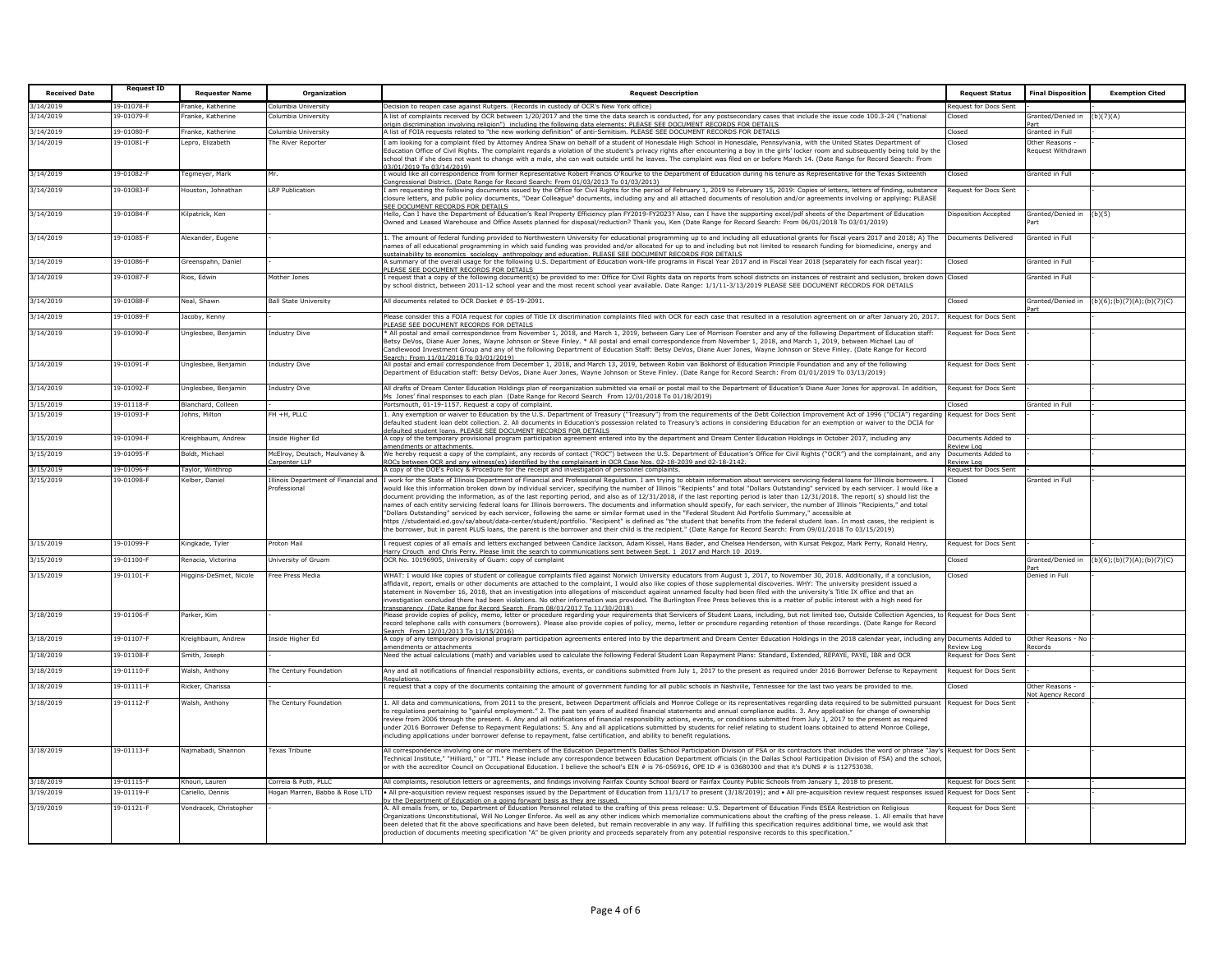| <b>Received Date</b> | <b>Request ID</b> | <b>Requester Name</b> | Organization                                 | <b>Request Description</b>                                                                                                                                                                                                                                                                                                                                                                                                                                                                                                                                                                                                                                                                                                                                                                                                                                                                       | <b>Request Status</b>            | <b>Final Disposition</b>                     | <b>Exemption Cited</b>     |
|----------------------|-------------------|-----------------------|----------------------------------------------|--------------------------------------------------------------------------------------------------------------------------------------------------------------------------------------------------------------------------------------------------------------------------------------------------------------------------------------------------------------------------------------------------------------------------------------------------------------------------------------------------------------------------------------------------------------------------------------------------------------------------------------------------------------------------------------------------------------------------------------------------------------------------------------------------------------------------------------------------------------------------------------------------|----------------------------------|----------------------------------------------|----------------------------|
| 3/19/2019            | 19-01122-F        | Velch, Ariel          | Insight Policy Research                      | the following FOIA requests for the following winning proposals submitted under the contracts below: - EDIES15C0020; Title: Teachley Analytics Library: A Collection of Educational                                                                                                                                                                                                                                                                                                                                                                                                                                                                                                                                                                                                                                                                                                              | losed                            | Denied in Full                               | (b)(4)                     |
|                      |                   |                       |                                              | Apps Personalizing Gameplay and Reporting Insights; PI: Kara Carpenter (2015) - EDIES13C0034; Title: Dynamic Narrative Generation Software To Improve Social And Behavioral<br>School Readiness Skills Needed For The Successful Transition To Grade School; PI: Melissa DeRosier (2013) - EDIES14C0026 (Phase I and Phase II); Title: Commercializing the<br>Effective K-3 Assessment to Instruction (A2i) Intervention to Reduce Cost and to Scale Access to the Benefit of More Students; PI: Jay Connor (2014)                                                                                                                                                                                                                                                                                                                                                                               |                                  |                                              |                            |
| 3/19/2019            | 19-01123-F        | Gaudiano, Nicole      | POLITICO                                     | Please provide a copy of the following awardee's applications for fiscal 2018: Texas SEA, VIDE SEA, PRDE SEA, CDE SEA, Broward County PS, Santa Fe ISD.                                                                                                                                                                                                                                                                                                                                                                                                                                                                                                                                                                                                                                                                                                                                          | Amended                          | Granted in Full                              |                            |
| 3/19/2019            | 19-01124-F        | tavlor, vanessa       |                                              | am seeking any and all documents relating to the Countering Violent Extremism program and its use within the education system. I am seeking documents relating to the<br>Countering Violent Extremism program and the funding received by the Minneapolis Public School District. (Date Range for Record Search: From 01/01/2014 To 03/19/2019)                                                                                                                                                                                                                                                                                                                                                                                                                                                                                                                                                  | losed                            | Other Reasons -<br>Not Agency Record         |                            |
| 3/19/2019            | 19-01126-F        | Abdelmalek, Teddy     | Campus Life and Style                        | We would like to request a list of all currently enrolled students for Kansas State University in Manhattan, KS and the University of Kansas in Lawrence, KS. We would like the list to                                                                                                                                                                                                                                                                                                                                                                                                                                                                                                                                                                                                                                                                                                          | Closed                           | Other Reasons -                              |                            |
| 3/20/2019            | 19-01127-F        | Modrall, Robert       |                                              | clude but not limited to: Name Address Phone Email Academic Level.<br>Request all correspondence (email, telephone, meeting schedule, text messages, social media, etc.) of Stephanie Leiter, Benita Brahmbhatt, colleagues, and superiors regarding                                                                                                                                                                                                                                                                                                                                                                                                                                                                                                                                                                                                                                             | losed                            | <b>Vot Agency Recor</b><br>Granted/Denied in | (b)(5); (b)(6); (b)(7)(C)  |
|                      |                   |                       |                                              | Complaint No. 01-19-2095 Boston University School of Law. We are dealing with ungualified, unprofessional, disrespectful, disobedient, rude, misbehaving children who are not only<br>grossly negligent but complicit in egregious criminal misconduct of a staggering magnitude and scale. (Date Range for Record Search: From 01/01/2019 To 03/19/2019)                                                                                                                                                                                                                                                                                                                                                                                                                                                                                                                                        |                                  | Part                                         |                            |
| 3/20/2019            | 19-01216-F        | Pierson, Heather      | Udall Shumway                                | Copy of Complaint (OCR 08-19-1242)                                                                                                                                                                                                                                                                                                                                                                                                                                                                                                                                                                                                                                                                                                                                                                                                                                                               | losed                            | Granted/Denied in                            | $(b)(6)$ ; $(b)(7)(C)$     |
| 3/20/2019            | 19-01128-F        | Evers, Austin         | American Oversight                           | All records reflecting communications (including emails, email attachments, text messages,messages on messaging platforms (such as Slack, GChat or Google Hangouts, Lync,                                                                                                                                                                                                                                                                                                                                                                                                                                                                                                                                                                                                                                                                                                                        | lequest for Docs Sent            |                                              |                            |
|                      |                   |                       |                                              | Skype,or WhatsApp), telephone call logs, meeting notices, meeting agendas, informational material, draft legislation, talking points, any handwritten or electronic notes taken during<br>any oral communications, summaries of any oral communications, or other materials)between any of the individuals listed in Category A below and any of the individuals listed in<br>ategory A below and any of the individuals listed in Category B PLEASE SEE REOUEST FOR DETAILS                                                                                                                                                                                                                                                                                                                                                                                                                     |                                  |                                              |                            |
| 3/20/2019            | 19-01129-F        | Evers, Austin         | American Oversight                           | All communications (including emails, email attachments, or calendar invitations or entries) exchanged between any person listed in Column A, including any person communicating                                                                                                                                                                                                                                                                                                                                                                                                                                                                                                                                                                                                                                                                                                                 | Request for Docs Sent            |                                              |                            |
|                      |                   |                       |                                              | on their behalf, and any person or entity listed in Column B: Column A: Department of Education Officials: Kenneth Marcus, William Trachman, Candice Jackson, Betsy DeVos, and<br>Nate Bailey Column B: Outside Individuals and Entities: National Coalition for Men (ncfm.org), Mark Perry(mjperry@umflint.edu), A Voice for Men PLEASE SEE REQUEST FOR DETAIL:                                                                                                                                                                                                                                                                                                                                                                                                                                                                                                                                 |                                  |                                              |                            |
| 3/20/2019            | 19-01130-F        | Munoz, Luis           | The Carlson Law Firm                         | Pursuant to the Freedom of Information Act, concerning Federal Student Aid proceeding In re: DeVry University, Docket No. 16-07-O.                                                                                                                                                                                                                                                                                                                                                                                                                                                                                                                                                                                                                                                                                                                                                               | Request for Docs Sent            |                                              |                            |
| 3/20/2019            | 19-01131-F        | Dwyer, Denise         | Law Office of Denise Lanchantin<br>Dwyer LLC | Copies of any and all documents regarding monitoring by the Office of Special Education Programs (OSEP) of the New Jersey Department of Education's (NJDOE) compliance with the<br>provisions of the Individuals With Disabilities Education Improvement Act (IDEA) in and around September 2018 that resulted in OSEP directing NJDOE to create a corrective action<br>olan. The documents should include, but not be limited to, any inquiry or complaint that prompted the monitoring, correspondence between OSEP and NJDOE, documents submitted<br>v NIDOF to OSEP and directives from OSEP to NIDOF                                                                                                                                                                                                                                                                                        | Request for Docs Sent            |                                              |                            |
| 3/20/2019            | 19-01132-F        | AcKenzie, Meirta      |                                              | am continuing research of data regarding my doctoral studies thus request FAFSA application data resulting in denial of eligibility per question #23 based on PL.105-244 (drug                                                                                                                                                                                                                                                                                                                                                                                                                                                                                                                                                                                                                                                                                                                   | Request for Docs Sent            |                                              |                            |
|                      |                   |                       |                                              | onviction/possession) Section 484 of the 1998 Amendments to the Higher Education Act of 1965-since implementation: 1998/1999 to 2019/2020 filing seasons, early<br>Results:State/U.S. Islands/Territories of OTHERWISE eligible applicants denied due to Sale or Possession; Including Applicant Ethnic/racial category; Efc/gender/age; Foster<br>care/Dependent/Independent/Grade level; Denial length (1 yr, 2 yrs, Indefinite), Approved Appeals/Subsequent Reapplications in comparison to eligible annual applicants.                                                                                                                                                                                                                                                                                                                                                                      |                                  |                                              |                            |
| 3/20/2019            | 19-01133-F        | Dixon, Sandy          |                                              | Under FOIA, I would like to request 3 current (pending), or past complaints, and the resolution letter for over representation of minority students in special education, within the past<br>5 years. I do not have a location/state preference.                                                                                                                                                                                                                                                                                                                                                                                                                                                                                                                                                                                                                                                 | hezol."                          | Granted/Denied in                            | $(b)(6)$ ; $(b)(7)(C)$     |
| 3/20/2019            | 19-01134-F        | Sitter, Phillip       | Jefferson City News Tribune                  | Any and all complaints filed with the Department of Education's Office for Civil Rights against Jefferson City Public Schools (the public school district of Jefferson City Missouri) since<br>July 1, 2015. One particular possi<br>a parent of a child who attends or attended Thomas Jefferson Middle School in Jefferson City.                                                                                                                                                                                                                                                                                                                                                                                                                                                                                                                                                               | n Hold-Need<br>nfo/Clarification |                                              |                            |
| 3/20/2019            | 19-01135-F        | Willey, Josiah        |                                              | I am hereby submitting a FOIA request for the names and position titles of all MSIP hires in the past year since March 19, 2018.                                                                                                                                                                                                                                                                                                                                                                                                                                                                                                                                                                                                                                                                                                                                                                 | Closed                           | <b>Granted in Full</b>                       |                            |
| 3/20/2019            | 19-01136-         | Vorgard, Ashley       | Kutak Rock LLP - Springfield                 | Copies of the complaints for OCR Case Number 07-18-2124 and 07-19-2033.                                                                                                                                                                                                                                                                                                                                                                                                                                                                                                                                                                                                                                                                                                                                                                                                                          | losed                            | Granted/Denied in                            | (b)(6);(b)(7)(A);(b)(7)(C) |
| 3/21/2019            | 19-01207-F        | Davis, Kimberly       | <b>UDall/Shumway</b>                         | Copy of complaint (OCR 08-19-1193)                                                                                                                                                                                                                                                                                                                                                                                                                                                                                                                                                                                                                                                                                                                                                                                                                                                               | losed                            | Granted/Denied in<br>Part                    | $(b)(6)$ ; $(b)(7)(C)$     |
| 3/21/2019            | 19-01097-F        | Hall, Peter           | The Morning Call                             | Complaint against Lehigh University, Bethlehem, PA, filed with the U.S. Department of Education, Office for Civil Rights and assigned Docket No. 03142021. 2. Evidence Case File<br>of the U.S. Department of Education, Office for Civil Rights under Docket No. 03142021. 3. Any documents produced as a resolution of the complaint and investigation under Docket<br>o. 03142021. (Date Range for Record Search: From 01/01/2012 To 03/15/2019)                                                                                                                                                                                                                                                                                                                                                                                                                                              | losed                            | Granted/Denied in<br>Part                    | (b)(5); (b)(6); (b)(7)(C)  |
| 3/21/2019            | 19-01248-F        | Tunne, Mark           |                                              | Appellant/Complainant, Mark Tunne, DEMANDS all FOIL records of Title IX complaints filed by current and former students, and current and former employees of Hunter College for<br>e past nineteen years from January 1 2000 through March 2019.                                                                                                                                                                                                                                                                                                                                                                                                                                                                                                                                                                                                                                                 | Assigned                         |                                              |                            |
| 3/21/2019            | 19-01145-F        | Krew, Jeffrev         | Jeffrey A. Krew, LLC                         | A copy of the complaint in OCR Case No. 03-17-1359.                                                                                                                                                                                                                                                                                                                                                                                                                                                                                                                                                                                                                                                                                                                                                                                                                                              | Closed                           | Granted/Denied in                            | $(b)(6)$ ; $(b)(7)(C)$     |
| 3/21/2019            | 19-01137-F        | Massot, Devon         | tollins College                              | am requesting a funded grant proposal under the ED's TRIO Student Support Services (SSS) program, CFDA 84.042A from the most recent FY15 grant cycle. Preference is for an<br>warded SSS proposal from one of the following IHEs: Award #P042A150546 (Berea College) Award #P042A150129 (St. Olaf College) Award #P042A151300 (Saint Vincent College)                                                                                                                                                                                                                                                                                                                                                                                                                                                                                                                                            | Request for Docs Sent            |                                              |                            |
| 3/21/2019            | 19-01138-F        | Stevens, Jacqueline   | Northwestern University                      | would all information submitted to the Department of Education or its components with documentation or information on assessment and accreditation, including but not limited to                                                                                                                                                                                                                                                                                                                                                                                                                                                                                                                                                                                                                                                                                                                 | lequest for Docs Sent            |                                              |                            |
|                      |                   |                       |                                              | data entries, reports, summaries, and email elicited by 34 CFR § 668.10 for the following institutions: University of Chicago - all schools and programs Northwestern University - all<br>schools and programs University of Illinois at Chicago - all schools and programs. The time frame of this request is January 1, 2008 until the date the agency retrieves responsive<br>documents. Please note that the regulation cited above is just one source from which I believe information I reguested may be retrieved. I request that the DOE task as well officers<br>or components that may have information on assessment and accreditation based on other data-collection protocols or practices. Please note that I am especially interested in any                                                                                                                                      |                                  |                                              |                            |
| 3/21/2019            | 19-01139-F        | Houston, Johnathan    | <b>LRP</b> Publication                       | correspondence or notes associated with accreditatio<br>he following documents issued by the Family Policy and Compliance Office (FPCO) for the period of February 1, 2019 to February 28, 2019. 1) Complete copies of all letters,                                                                                                                                                                                                                                                                                                                                                                                                                                                                                                                                                                                                                                                              | losed                            | Granted/Denied in (b)(6)                     |                            |
|                      |                   |                       |                                              | esponses, memoranda or other documents interpreting or applying the Family Education Rights and Privacy Act (FERPA), concerning elementary, secondary, special education, and<br>rocational students, written and/or issued by the FPCO, for the time period specified above. PLEASE SEE DOCUMENT RECORDS FOR DETAILS                                                                                                                                                                                                                                                                                                                                                                                                                                                                                                                                                                            |                                  | Part                                         |                            |
| 3/22/2019            | 19-01141-F        | Wells, Marcus         |                                              | Requests that the U.S. Department of Education produce all correspondence, memoranda, documents, reports, records, statements, audits, lists of names, application, diskettes,                                                                                                                                                                                                                                                                                                                                                                                                                                                                                                                                                                                                                                                                                                                   | losed                            | Other Reasons -                              |                            |
|                      |                   |                       |                                              | letters, expense, logs and receipts, calendar or diary , logs, facsimile logs, telephone records, call sheets, ,tape recordings, video/movie recordings, notes, examinations, opinions,<br>folders, files, books, manuals, pamphlets, forms, drawings, charts, photographs, electronic mail, and other documents and things that refer of relate to the following in any way,<br>within twenty(20) business days[Georgia Department of human Services/Department of Family Child Services, Department of Family Support and Child Support Services regarding<br>Marcus Wells, Jordan-Marcus Wells and Jordan-Marcus Wells of Cobb County Georgia born June 12th, 2011 attending Kennesaw Elementary School and mother Rubelen Obeda a<br>[.ilipino National working at Regional Bank Branch on Jiles Road in Kennesaw, Georgia born January 11, 1985 both now residing in Cobb County, Georgia.] |                                  | Not Agency Record                            |                            |
| 3/25/2019            | 19-01154-F        | Simms, Adam           | Pierce, Davis & Perritano LLP                | Wayland, 01-16-1190. Request copy of any all correspondence, including any complaints filed with OCR by $\binom{n}{k}$ from 3/1/2016 to present.                                                                                                                                                                                                                                                                                                                                                                                                                                                                                                                                                                                                                                                                                                                                                 | Closed                           | Denied in Full                               | (b)(7)(C)                  |
| 3/25/2019            | 19-01217-         | lerson, Heathe        | Jdall Shumway                                | topy of complaint (OCR 08-19-1066)                                                                                                                                                                                                                                                                                                                                                                                                                                                                                                                                                                                                                                                                                                                                                                                                                                                               | losed:                           | Granted/Denied in                            | $b)(6)$ ;(b)(7)(C)         |
| 3/25/2019            | 19-01147-F        | Ryder, Bonnie         | <b>Burlington School District</b>            | OCR PAR Compliance Review Burlington School District Burlington, VT 05401 We need a copy of all orders given to the district for the last 25 years.                                                                                                                                                                                                                                                                                                                                                                                                                                                                                                                                                                                                                                                                                                                                              | hezol <sup>n</sup>               | int<br>Granted in Full                       |                            |
| 3/25/2019            | 19-01148-F        | Harper, Lauren        | The National Security Archive                | A copy of the Department of Education's oldest pending FOIA request.                                                                                                                                                                                                                                                                                                                                                                                                                                                                                                                                                                                                                                                                                                                                                                                                                             | losed                            | Granted/Denied in                            | (b)(6)                     |
| 3/25/2019            | 19-01149-F        | Lipton, Bervl         | MuckRock News                                | The following materials related to the funding, staffing, and activities of this FOIA office: ***Budget materials*** - for the years 2017, 2018, and 2019, all budget materials or plans                                                                                                                                                                                                                                                                                                                                                                                                                                                                                                                                                                                                                                                                                                         | Request for Docs Sent            |                                              |                            |
| 3/25/2019            | 19-01150-F        | Verma, Ruchi          | Chicago Board of Education                   | applicable to offices responsible for processing and response to FOIA requests and appeals submitted to this Bureau and its offices. PLEASE SEE DOCUMENT RECORDS FOR DETAILS<br>The requestor, Chicago Public Schools, is requesting a copy of the complaint file regarding OCR Complaint 05-17-1435 filed against Chicago Public Schools.                                                                                                                                                                                                                                                                                                                                                                                                                                                                                                                                                       | losed                            | Granted/Denied in                            | $(b)(6)$ ; $(b)(7)(C)$     |
| 3/26/2019            | 19-01167-F        | Brown, Pascha         |                                              |                                                                                                                                                                                                                                                                                                                                                                                                                                                                                                                                                                                                                                                                                                                                                                                                                                                                                                  |                                  |                                              |                            |
| 3/26/2019            | 19-01146-F        | Fromson, Terry        | Women's Law Project                          | Documents related to 02-14-2033, 02-15-2337 (See attached (lengthy request for this description box))<br>1. A copy of the monitoring report submitted by Clarion University of Pennsylvania on or about 3/21/2019 in OCR Case No. 03-14-2297; 2. Copies of all correspondence exchanged                                                                                                                                                                                                                                                                                                                                                                                                                                                                                                                                                                                                          | Assigned<br>Closed               | Granted/Denied in (b)(6);(b)(7)(C)           |                            |
|                      |                   |                       |                                              | between Bloomsburg University of Pennsylvania and OCR since 11/1/2017 in OCR Case No. 03-14-2304. (Date Range for Record Search: From 3/21/2019 To 3/21/2019)                                                                                                                                                                                                                                                                                                                                                                                                                                                                                                                                                                                                                                                                                                                                    |                                  | Part                                         |                            |
| 3/26/2019            | 19-01152-F        | Alexis, Patricia      |                                              | am requesting: - Financial statements and records for 1997/1998 submitted to the Director, Mr. Paul Dructor, during the investigation and removed during the raid. PLEASE SEE<br>OCUMENT RECORDS FOR DETAILS                                                                                                                                                                                                                                                                                                                                                                                                                                                                                                                                                                                                                                                                                     | Closed                           | Other Reasons - No<br>ecords!                |                            |